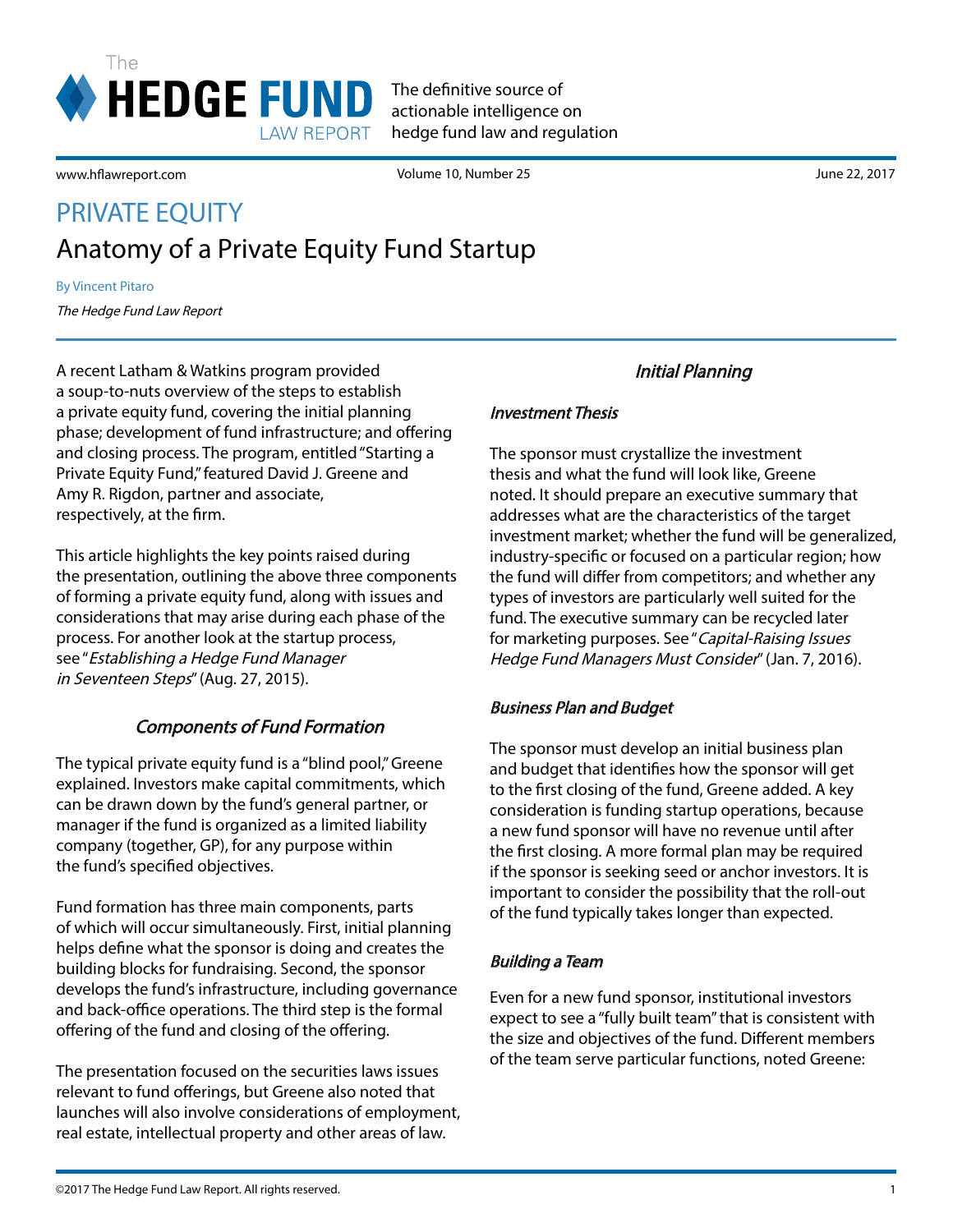

www.hflawreport.com

Volume 10, Number 25 June 22, 2017

- The core investment team sources and makes investments and conducts due diligence. These individuals should have references ready from prior employers or counterparties.
- Advisers and operating partners provide guidance and help with investment or investor referrals, but are not involved in day-to-day operations.
- The internal support team must include a chief financial officer and built-out accounting and tax functions to handle cash inflows/outflows, as well as financial and tax reporting. Some functions can be outsourced to an administrator. See "Aite Group Report Maps Outsourcing Landscape for Hedge Fund Managers, Including Outsourced Services Offered, Trends, Goals, Drawbacks and Provider Profiles" (Nov. 15, 2012). A small startup might not need a general counsel.

### Track Record

Portability and use of track records and performance information are covered by the Investment Advisers Act of 1940 (Advisers Act), Greene said. It is essential to consider whether the track records of investment personnel can be used without violating that act.

Key concerns are which investment personnel have moved over from other employers, whether there is documentation to support the track record and whether they have permission from their prior employers to use that track record. See "Recent NY Appeals Court Rulings Clarify How Fund Managers May Pursue Former Employees for Breach of Fiduciary Duty and Improper Use of Performance Record" (Dec. 15, 2016); and "Portability and Protection of Hedge Fund Investment Track Records" (Nov. 10, 2011).

### **Marketing**

It is essential to identify the types of investors to which the fund will market, as well as early investors who will be part of the fund's first closing, Greene said. Early investors build critical mass that attracts other investors.

Marketing can be done by internal marketing professionals or placement agents. If outside agents market in the U.S., they must be registered as broker-dealers. If using in-house personnel, compensation policies must be drafted carefully to avoid raising broker-dealer registration issues. See "SEC Settlement Order Reignites Concerns Over Whether Private Fund Managers Must Register As Brokers" (Jun. 16, 2016); and "The Transformation of Third-Party Hedge Fund Marketer Contracts and Compensation" (May 3, 2012).

In addition to the Advisers Act, other regulations to consider include the Securities Act of 1933 (Securities Act), the Investment Company Act of 1940 (Investment Company Act) and state and foreign laws, Greene continued. Virtually all funds rely on exemptions from registration. State law requirements are relatively modest compared with those of the SEC. Foreign laws, such as the Alternative Investment Fund Managers Directive, may also apply.

The most common exemption under the Securities Act is the private placement exemption set forth in Rule 506(b) of Regulation D, which prohibits general solicitations and advertising. To comply with this requirement, marketing must be conducted on a "one-to-one" basis with investors with which the sponsor or placement agent has a pre-existing relationship. All investors must meet the "accredited investor" threshold. Fund personnel, placement agents and certain investors may not be "bad actors." See "SEC Staff Discuss 'General Solicitation' and Other Regulation D Issues" (Jun. 9, 2016); and "Implications for Hedge Fund Managers of the SEC's Recent Guidance on the Rule 506 Bad Actor Disqualification Provisions" (Dec. 12, 2013).

It is "practically impossible" for a private equity fund to register under the Investment Company Act, Greene cautioned. Most funds rely on the Section 3(c)(7) exemption, which requires all investors to be "qualified purchasers" or "knowledgeable employees." Under Section 3(c)7, there is generally no limit on the number of investors as long as there is no general solicitation. The exemption under Section 3(c)(1) offers an alternative to the investor qualification requirements of Section 3(c)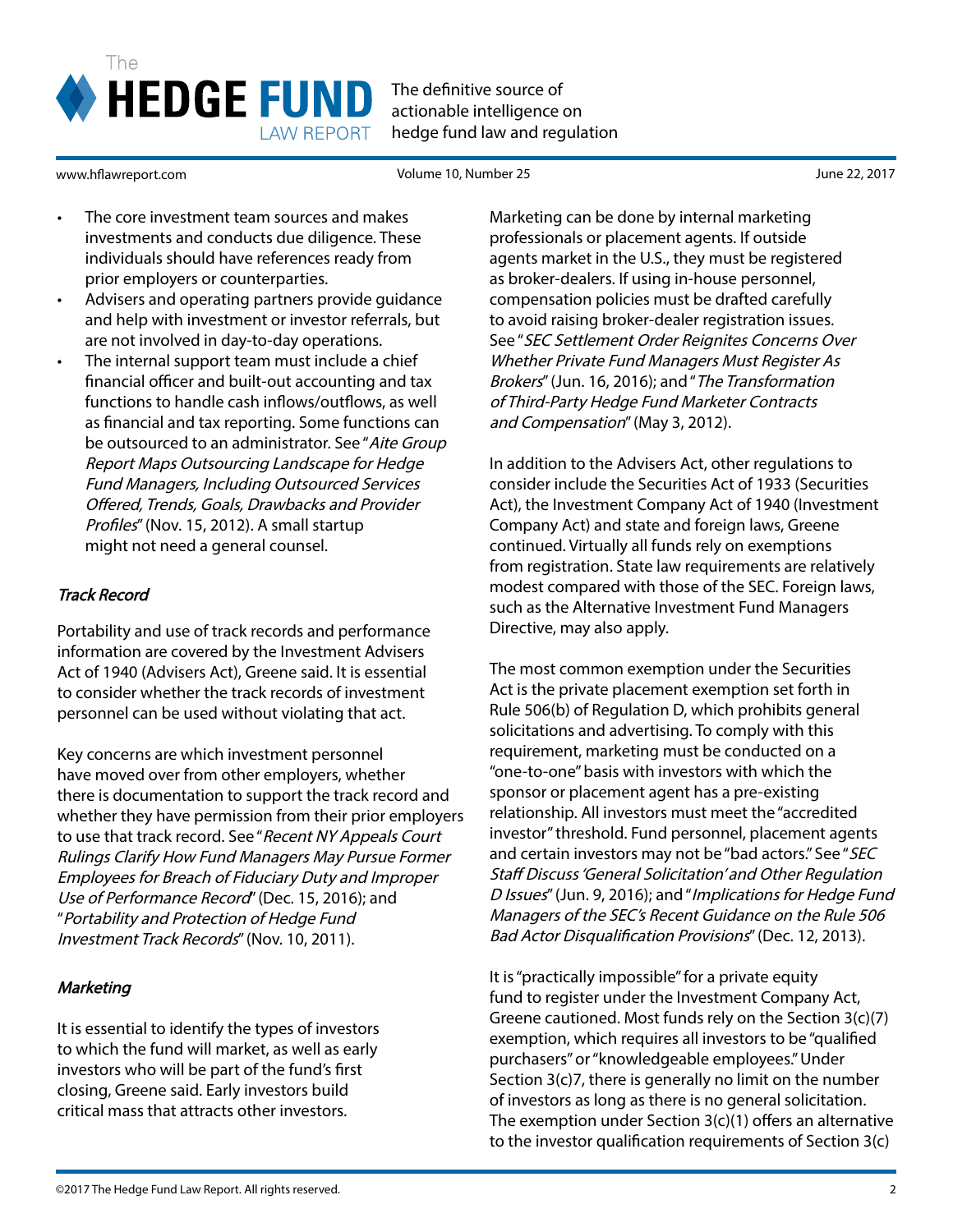

www.hflawreport.com

Volume 10, Number 25 June 22, 2017

(7), but the offering must be limited to 99 investors. See "SEC Clarifies Scope of the 'Knowledgeable Employee' Exception for Section 3(c)(1) and 3(c)(7) Funds" (Feb. 28, 2014).

## Fund Structure

Fund structure is driven by the types of investors the fund will have and the types of investments it will make, Rigdon explained. It is largely tax-driven. If all investors will be U.S. taxpayers, the fund will usually be structured as a standalone Delaware limited partnership. The investors become limited partners of the partnership, which in turn will directly make all investments. In those circumstances, the fund documents should disclose that the fund will not undertake to mitigate any tax impacts of this structure on its investors.

Effectively connected income (ECI) and unrelated business taxable income are key considerations for both U.S. tax-exempt and foreign investors, Rigdon continued. Sovereign wealth funds may have other tax concerns. Some investors are more sensitive to tax issues than others. It is not possible to eliminate those taxes, but appropriate fund structuring can mitigate their impact.

If the fund will have U.S. tax-exempt or foreign investors, it will often set up a feeder fund for those investors in a no- or low-tax jurisdiction. The feeder fund will typically invest in a master fund, but it may elect to make certain investments through a wholly owned blocker corporation, which will in turn invest in an alternative investment vehicle. Having a fund structure that is flexible enough to accommodate investors with a variety of tax needs can facilitate growth, but that flexibility must be balanced with the complexity of such structures.

For more on tax structuring, see "How Managers Can Structure Direct Lending Funds to Minimize U.S. Tax Consequences to Foreign and U.S. Tax-Exempt Investors: 'Season and Sell' and Blocker Structures (Part One of Two)" (May 18, 2017); "Key Tax Issues Facing Offshore

Hedge Funds: FDAPI, ECI, FIRPTA, the Portfolio Interest Exemption and 'Season and Sell' Techniques" (Jan. 22, 2015); and "Tax Experts Discuss Provisions Impacting Foreign Investors in Foreign Hedge Funds During FRA/ HFBOA Seminar (Part Two of Four)" (Jan. 23, 2014).

### Infrastructure

#### Registration and Compliance

Generally, if a manager has \$100 million in assets under management (AUM), it must register as an investment adviser with the SEC, Rigdon explained. Managers with less than \$100 million in AUM may have to register at the state level. Advisers to venture capital funds, small business investment companies and family offices, as well as certain foreign advisers, do not have to register, regardless of AUM. All advisers are subject to the anti-fraud provisions of the Advisers Act, regardless of whether they are registered.

Registered advisers must comply with the panoply of regulations under the Advisers Act, including those pertaining to advisory contracts; advertising; books and records; custody; and disclosures to clients. SEC compliance expectations have increased dramatically in recent years, as have those of institutional investors, Rigdon added. The "compliance rule" (Rule 206(4)-7) requires registered advisers to implement written policies and procedures reasonably designed to prevent violations of the Advisers Act by the adviser and its supervised persons; to conduct an annual review of the adequacy of those policies and procedures; and to appoint a chief compliance officer. See "Top Five Compliance Deficiencies in OCIE Risk Alert Include Annual Compliance Reviews, Accurate Regulatory Filings and Custody Issues" (Feb. 23, 2017).

### Economics and Governance

Fund economics and governance vary from sponsor to sponsor, Greene explained. Control of operations and investment decisions may be CEO-based, team-based or somewhere in between. The two key players in the fund structure are its GP and the fund management company.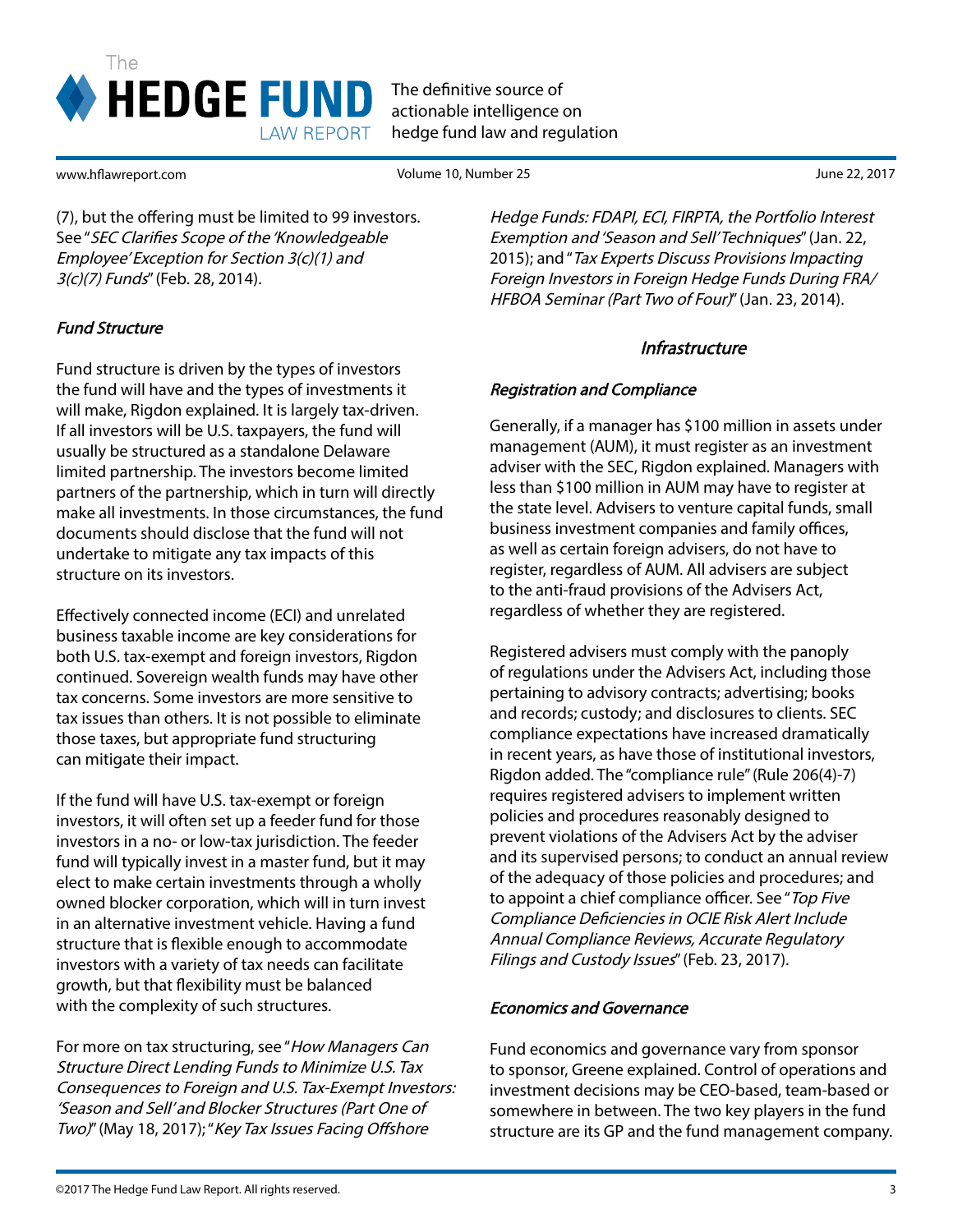

www.hflawreport.com

Volume 10, Number 25 June 22, 2017

The fund GP is typically a standalone special purpose vehicle that controls the fund, receives carried interest and makes the sponsor's capital commitment to the fund. The sponsor must decide who participates in that carried interest and under what terms, as well as who participates in investment decisions.

The fund's management company or investment adviser is the "hub entity for [the sponsor's] asset management business," Greene continued. Each of the sponsor's funds typically appoints this entity as its investment manager and pays management fees to the entity. The investment adviser employs investment professionals, leases office space and carries on the sponsor's day-to-day investment management business. The sponsor must decide who shares in excess management fee revenues, as well as under what terms and how business and operational decisions are made.

## Back Office

Back-office functions, which can be performed internally or outsourced, must include fund accounting; independent auditing; cash management (including the process for capital calls and distributions); periodic reporting to investors; and obtaining errors and omissions and director and officer liability insurance coverage, according to Greene. Institutional investors expect a strong back office from day one, Rigdon added.

## Fund Offering

### Pre-marketing Materials and Roadshows

A sponsor's executive summary can be adapted into a marketing "teaser" and then into a "flip book," which can be used to gauge investor interest, Rigdon said. The flip book is a short, high-level overview of the investment strategy and team. The book, as well as any responses to investor due diligence questions, must be consistent with the fund's private placement memorandum (PPM). Some investors may want to see a pipeline of potential deals or to do a co-investment with the manager before committing to invest in the new fund.

#### Private Placement Memorandum

The PPM is the main offering and disclosure document of a private fund and the "official" means for offering interests in the fund, Rigdon explained. It must not contain any material misstatements or omissions. "The more accurate and thorough, the better protection it provides against later claims by regulators or investors," she added. See "Contractual Provisions That Matter in Litigation Between a Fund Manager and an Investor" (Oct. 2, 2014).

It may be necessary to supplement the PPM if the offering takes place over a long period of time to ensure that all investors get the same information. The sponsor typically drafts the investment strategy, market opportunity and track record sections of the PPM. Fund counsel draft risk factors, fee provisions, disclosures of conflicts of interest and a summary of the limited partnership agreement or limited liability company operating agreement (together, LPA); they also ensure that the sponsor's disclosures satisfy SEC requirements. The SEC will closely scrutinize any performance forecasts set out in the PPM, so "avoid those whenever you can," Greene said.

### Fund Documents and Negotiations

Prospective investors are typically provided with a PPM, as well as a subscription agreement and LPA for the fund, Rigdon continued. The subscription agreement contains investor representations and warranties that confirm compliance with private placement rules and anti-money laundering laws. The LPA describes investors' rights and responsibilities, provides for control by the GP (or managing member) and shields investors from liability. It is the "rule book for how the fund will operate," she said. See "OCIE Director Andrew Bowden Describes the Primary Compliance Failings of Private Equity Managers With Respect to Fees, Expenses, Limited Partnership Agreements, Valuation and Marketing" (May 16, 2014).